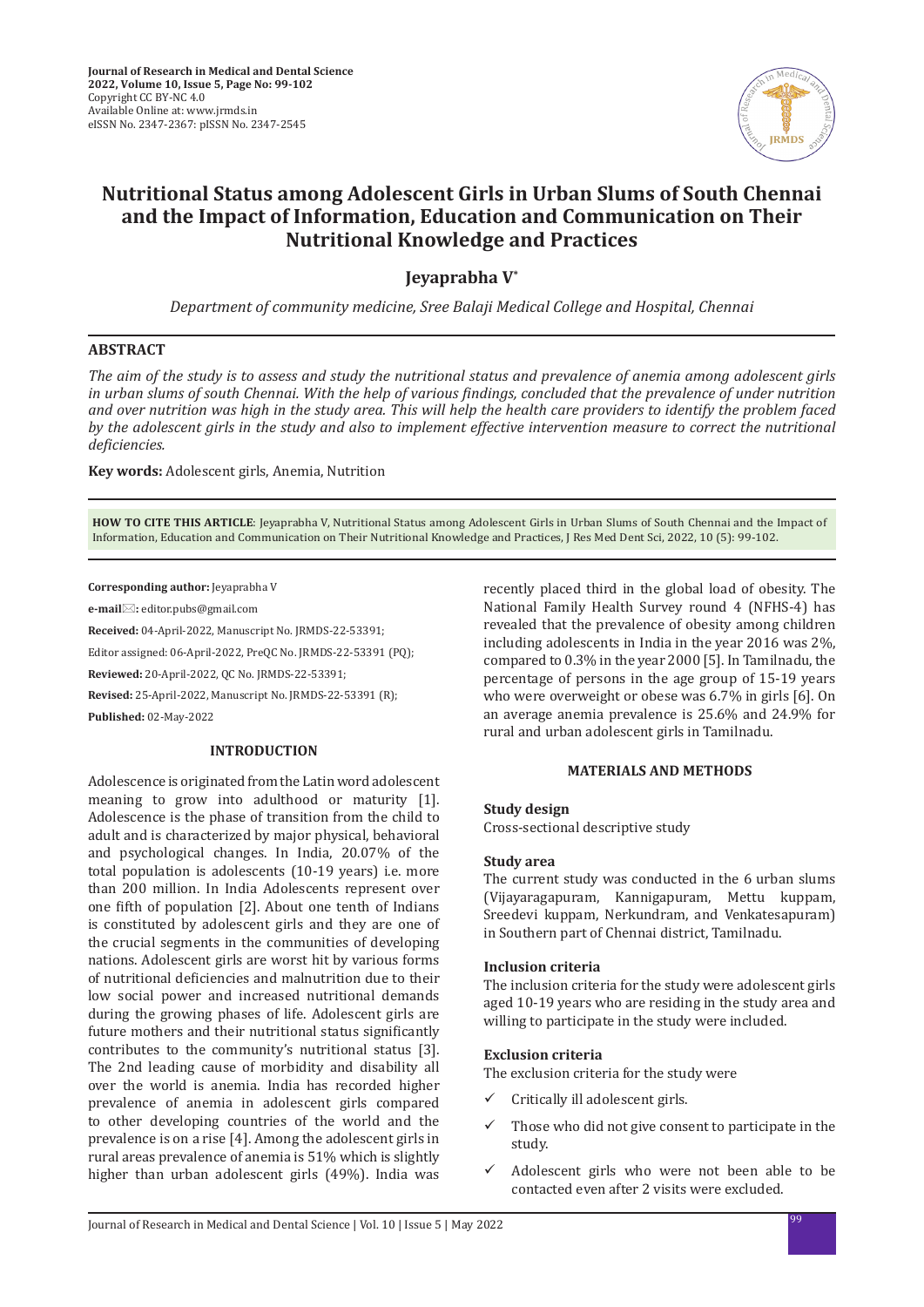# **RESULTS**

Underweight was significantly associated with lower socioeconomic status (p value < 0.0001, OR-33.88), non- nuclear family type (p value 0.018, OR-1.70), larger family size (p value 0.0001, OR-2.36) and Kutcha type of house (p value <0.0001, OR-10.69) (Tables 1-3).

**Table 1: Mean and standard deviation for selected variables.**

| S.No | Variable   | Mean  | <b>Standard deviation</b> |
|------|------------|-------|---------------------------|
|      | Age        | 14.6  | 3.4                       |
|      | Height     | 152.9 | 6.6                       |
| 3    | Weight     | 44.7  | 9.7                       |
|      | <b>BMI</b> | 20.8  | 3.1                       |
|      | Hemoglobin | 11.2  | 1.9                       |

| Table 2: Association between socio demographic variables and underweight (N-420). |  |
|-----------------------------------------------------------------------------------|--|
|-----------------------------------------------------------------------------------|--|

|                |                                                                      | <b>Total frequency</b> |                           |          | Underweight  |                     |  |  |
|----------------|----------------------------------------------------------------------|------------------------|---------------------------|----------|--------------|---------------------|--|--|
| S.No           | Character                                                            |                        | Yes (142)                 | No (278) | P value      | Odds ratio (95% CI) |  |  |
|                |                                                                      |                        | Age                       |          |              |                     |  |  |
| $\mathbf 1$    | $10-14$ years                                                        | 148                    | 48                        | 100      | 0.659        | $0.90(0.59 - 1.39)$ |  |  |
|                | $15-19$ years                                                        | 272                    | 94                        | 178      |              |                     |  |  |
|                | Socioeconomic status                                                 |                        |                           |          |              |                     |  |  |
| 2              | Middle class(lower middle)                                           | 51                     | 47                        | 4        | $< 0.0001**$ | 33.88(11.89-96.57)  |  |  |
|                | Lower class(upper lower, lower)                                      | 369                    | 95                        | 274      |              |                     |  |  |
|                |                                                                      |                        | <b>Family type</b>        |          |              |                     |  |  |
| 3              | Nuclear                                                              | 112                    | 48                        | 64       | $0.018*$     | $1.70(1.09 - 2.66)$ |  |  |
|                | Joint / Three generation                                             | 308                    | 94                        | 214      |              |                     |  |  |
|                |                                                                      |                        | <b>Family size</b>        |          |              |                     |  |  |
| 4              | $\leq 6$                                                             | 159                    | 73                        | 86       | $0.0001**$   | $2.36(1.55-3.58)$   |  |  |
|                | > 6                                                                  | 261                    | 69                        | 192      |              |                     |  |  |
|                | <b>Birth order</b>                                                   |                        |                           |          |              |                     |  |  |
| 5              | $\leq$ 3                                                             | 194                    | 62                        | 132      | 0.457        | $0.85(0.57 - 1.28)$ |  |  |
|                | > 3                                                                  | 226                    | 80                        | 146      |              |                     |  |  |
|                |                                                                      |                        | <b>Mothers education</b>  |          |              |                     |  |  |
| 6              | < High school                                                        | 320                    | 102                       | 218      | 0.134        | $0.70(0.44 - 1.11)$ |  |  |
|                | $\geq$ High school                                                   | 100                    | 40                        | 60       |              |                     |  |  |
|                |                                                                      |                        | <b>Mothers employment</b> |          |              |                     |  |  |
| $\overline{7}$ | Yes                                                                  | 157                    | 50                        | 107      | 0.51         | $0.86(0.57 - 1.32)$ |  |  |
|                | <b>No</b>                                                            | 263                    | 92                        | 171      |              |                     |  |  |
|                | <b>Type of house</b>                                                 |                        |                           |          |              |                     |  |  |
| 8              | Kutcha                                                               | 166                    | 106                       | 60       | $< 0.0001**$ | 10.69(6.66-17.18)   |  |  |
|                | Pucca / SemiPucca                                                    | 254                    | 36                        | 218      |              |                     |  |  |
|                | *P-value< 0.05 is significant and p value<0.01 is highly significant |                        |                           |          |              |                     |  |  |

## **Table 3: Association between socio demographic variables and overweight /obesity (N-420).**

|                | Character                       |                        | Overweight/Obesity   |          |            |                     |  |
|----------------|---------------------------------|------------------------|----------------------|----------|------------|---------------------|--|
| S.No           |                                 | <b>Total frequency</b> | Yes (75)             | No (345) | P value    | Odds ratio (95%CI)  |  |
|                | Age                             |                        |                      |          |            |                     |  |
| $1\,$          | 10-14years                      | 148                    | 42                   | 106      |            | $2.86(1.72 - 4.77)$ |  |
|                | 15-19years                      | 272                    | 33                   | 239      | $0.0001**$ |                     |  |
|                |                                 |                        | Socioeconomic status |          |            |                     |  |
| $\overline{2}$ | Middle class(lower middle)      | 51                     | 11                   | 40       |            |                     |  |
|                | Lower class(upper lower, lower) | 369                    | 64                   | 305      | 0.461      | $1.31(0.63 - 2.69)$ |  |
|                |                                 |                        | <b>Family type</b>   |          |            |                     |  |
| 3              | Nuclear                         | 112                    | 19                   | 93       | 0.773      | $0.91(0.51-1.62)$   |  |
|                | Joint / Three generation        | 308                    | 56                   | 252      |            |                     |  |
|                | <b>Family size</b>              |                        |                      |          |            |                     |  |
| $\overline{4}$ | $\leq 6$                        | 159                    | 21                   | 138      | 0.053      | $0.58(0.33 - 1.00)$ |  |
|                | > 6                             | 261                    | 54                   | 207      |            |                     |  |
|                | <b>Birth order</b>              |                        |                      |          |            |                     |  |
| 5              | $\leq$ 3                        | 194                    | 30                   | 164      |            | $0.73(0.44 - 1.22)$ |  |
|                | > 3                             | 226                    | 45                   | 181      | 0.236      |                     |  |
|                | <b>Mothers education</b>        |                        |                      |          |            |                     |  |
| 6              | < High school                   | 320                    | 73                   | 247      |            | 14.48(3.48-60.1)    |  |
|                | $\geq$ High school              | 100                    | $\overline{2}$       | 98       | $0.0002**$ |                     |  |
|                | <b>Mothers employment</b>       |                        |                      |          |            |                     |  |
| $\overline{7}$ | Yes                             | 157                    | 22                   | 135      | 0.113      | $0.64(0.37 - 1.11)$ |  |
|                | No                              | 263                    | 53                   | 210      |            |                     |  |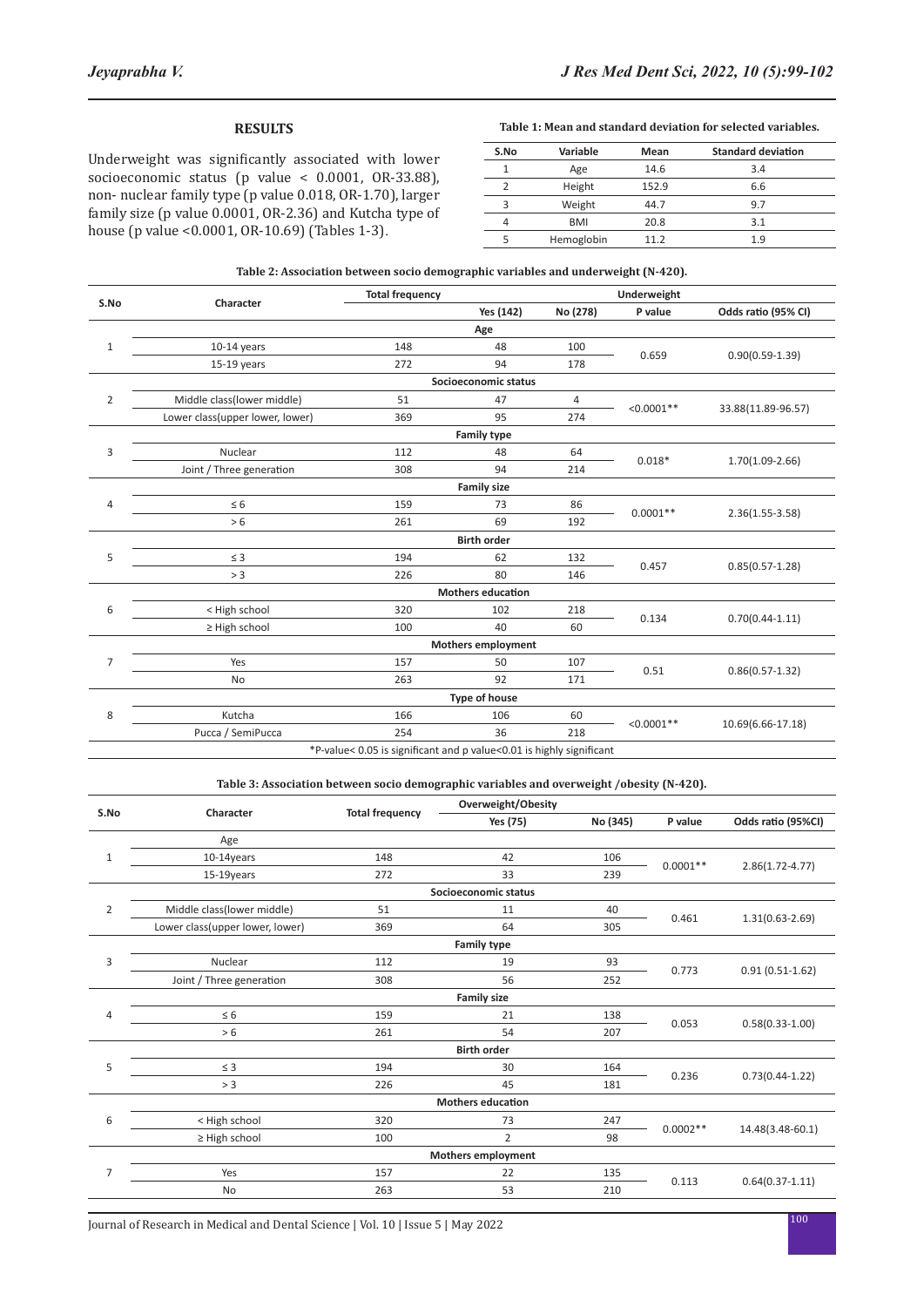|                                                                       | Increased consumption of fast food |     |    |     |              |                  |  |  |
|-----------------------------------------------------------------------|------------------------------------|-----|----|-----|--------------|------------------|--|--|
|                                                                       | Yes                                |     | כס | 192 | $< 0.0001**$ | 5.17(2.57-10.41) |  |  |
|                                                                       | No                                 | 163 |    | 153 |              |                  |  |  |
| * p value< 0.05 is significant and p value<0.01 is highly significant |                                    |     |    |     |              |                  |  |  |

| S.No                                                                       |                                 |                        | Anemia                   |          |              |                      |  |  |
|----------------------------------------------------------------------------|---------------------------------|------------------------|--------------------------|----------|--------------|----------------------|--|--|
|                                                                            | Character                       | <b>Total frequency</b> | Yes (150)                | No (270) | P value      | Odds ratio (95%CI)   |  |  |
| Age                                                                        |                                 |                        |                          |          |              |                      |  |  |
| $1\,$                                                                      | $10-14$ years                   | 148                    | 84                       | 64       | $< 0.0001**$ | 4.09 (2.67-6.28)     |  |  |
|                                                                            | $15-19$ years                   | 272                    | 66                       | 206      |              |                      |  |  |
|                                                                            | Socioeconomic status            |                        |                          |          |              |                      |  |  |
| 2                                                                          | Middle class (lower middle)     | 51                     | 18                       | 33       | 0.946        | $0.97(0.53 - 1.80)$  |  |  |
|                                                                            | Lower class(upper lower, lower) | 369                    | 132                      | 237      |              |                      |  |  |
|                                                                            |                                 |                        | <b>Family type</b>       |          |              |                      |  |  |
| 3                                                                          | Nuclear                         | 112                    | 36                       | 76       | 0.357        | $0.80(0.50-1.27)$    |  |  |
|                                                                            | Joint / Three generation        | 308                    | 114                      | 194      |              |                      |  |  |
|                                                                            |                                 |                        | <b>Family size</b>       |          |              |                      |  |  |
| $\overline{4}$                                                             | $\leq 6$                        | 159                    | 55                       | 104      | 0.707        | $0.92(0.61 - 1.39)$  |  |  |
|                                                                            | > 6                             | 261                    | 95                       | 166      |              |                      |  |  |
|                                                                            |                                 |                        | <b>Birth order</b>       |          |              |                      |  |  |
| 5                                                                          | >3                              | 226                    | 101                      | 125      | $< 0.0001**$ | 2.391(1.576-3.627)   |  |  |
|                                                                            | $\leq$ 3                        | 194                    | 49                       | 145      |              |                      |  |  |
|                                                                            |                                 |                        | <b>Mothers education</b> |          |              |                      |  |  |
| 6                                                                          | < High school                   | 320                    | 108                      | 212      | 0.133        | $0.70(0.44 - 1.11)$  |  |  |
|                                                                            | $\geq$ High school              | 100                    | 42                       | 58       |              |                      |  |  |
| <b>Mothers employment</b>                                                  |                                 |                        |                          |          |              |                      |  |  |
| $\overline{7}$                                                             | Employed                        | 157                    | 87                       | 70       | $< 0.0001**$ | 3.94(2.58-6.02)      |  |  |
|                                                                            | Not employed                    | 263                    | 63                       | 200      |              |                      |  |  |
|                                                                            | Open air defecation             |                        |                          |          |              |                      |  |  |
| 8                                                                          | Yes                             | 107                    | 102                      | 5        | $< 0.0001**$ | 112.62(43.60-209.91) |  |  |
|                                                                            | No                              | 313                    | 48                       | 265      |              |                      |  |  |
| * p value< 0.05 is significant and ** p value < 0.01 is highly significant |                                 |                        |                          |          |              |                      |  |  |

Table 3 shows variables significantly associated with overweight/obesity were early adolescent age (p value 0.0001, OR-2.86), lower educational status of mother (p value 0.0002, OR-14.48) and increased consumption of fast foods (p value<0.0001, OR-5.17) (Table 4).

Table 4 shows anemia among adolescent girls was significantly associated with early adolescent age group (p value <0.0001, OR-4.09), higher birth order (p value<0.0001, OR-2.391), working mother (p value<0.0001, OR- 3.94) and open air defecation practice (p value<0.0001, OR - 112.62).

# **DISCUSSION**

Among 420 adolescent girls, 44.5% belonged to 17 -19 years of age and only 18.8% were in 10 -13 years of age category. The mean age was 14.6±3.4 years. In the current study, Underweight is significantly associated with lower socioeconomic status, joint and three generation family types, larger family size and Kutcha type of house and overweight was associated with early adolescent age, educational status of adolescent girls, lower educational status of mother and increased consumption of fast foods. Jayatissa et al study done in Srilanka observed that Underweight was significantly associated with age and sex. Overweight was significantly associated with age [7]. Compared to normal and underweight counterparts overweight and obese individual consumed more carbohydrates and less dietary fiber in previous study done in Italy [8]. In the current study, Anemia among adolescent girls was significantly associated with early adolescent age group, higher birth order, working mother and open air defecation practice. Whereas in Yerpude et al study done in south India significant association between anemia and menstrual cycle, history of menorrhagia and Body mass index was found [9]. Anemia was more in late adolescent girls and lower socioeconomic status adolescent girls in Chandrakumari et al study done at rural area of Tamilnadu [10].

# **CONCLUSION**

Underweight is significantly associated with lower socioeconomic status, joint and three generation family types, larger family size) and Kutcha type of house. Anemia among adolescent girls was significantly associated with early adolescent age group, higher birth order, working mother and open air defecation practice. From the findings of the study, it can be concluded that the prevalence of under nutrition and over nutrition was high in the study area. The level of awareness among the study participants about diet, nutrition and